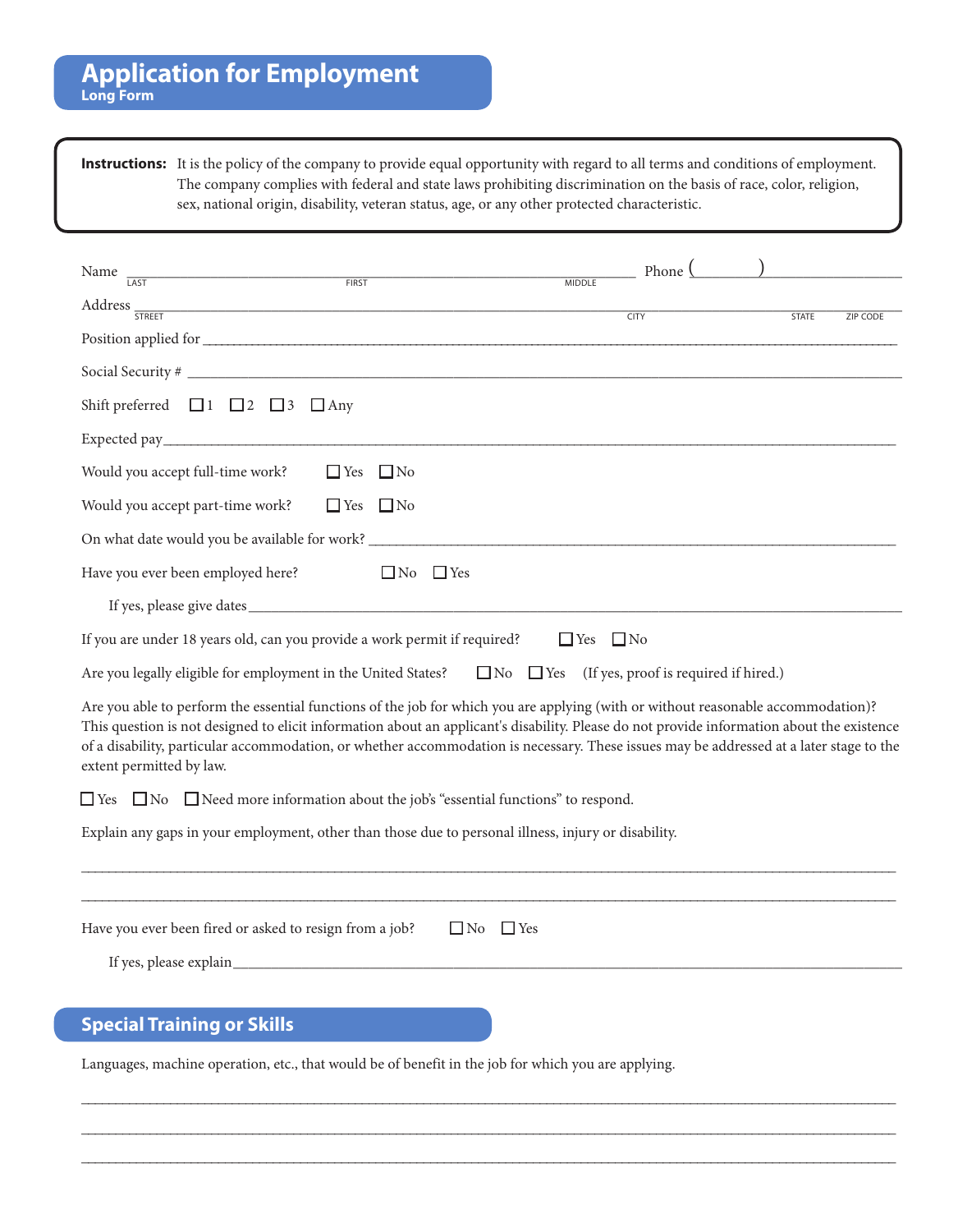## **Employment Experience**

## Place an  $X$  by the employer(s) you DO NOT want us to contact. List your most recent employer first.

| Contact Name                                                            |                                                                |  |
|-------------------------------------------------------------------------|----------------------------------------------------------------|--|
|                                                                         |                                                                |  |
|                                                                         |                                                                |  |
| Dates employed: from $\text{(mm/yy)}$ / to $\text{(mm/yy)}$             | Hourly rate/salary: starting / final /                         |  |
|                                                                         |                                                                |  |
|                                                                         |                                                                |  |
|                                                                         |                                                                |  |
|                                                                         |                                                                |  |
|                                                                         |                                                                |  |
|                                                                         |                                                                |  |
|                                                                         |                                                                |  |
| Dates employed: from $\text{(mm/yy)}$ $\angle$ to $\text{(mm/yy)}$      | Hourly rate/salary: starting / final /                         |  |
|                                                                         |                                                                |  |
|                                                                         |                                                                |  |
|                                                                         |                                                                |  |
|                                                                         |                                                                |  |
|                                                                         |                                                                |  |
|                                                                         |                                                                |  |
|                                                                         |                                                                |  |
| Dates employed: from $\text{(mm/yy)}$ $\bot$ to $\text{(mm/yy)}$ $\bot$ |                                                                |  |
|                                                                         |                                                                |  |
|                                                                         |                                                                |  |
| ${\bf Reason\ for\ leaving\ } \underbrace{\hspace{2cm}}$                |                                                                |  |
|                                                                         |                                                                |  |
|                                                                         |                                                                |  |
|                                                                         |                                                                |  |
|                                                                         |                                                                |  |
|                                                                         |                                                                |  |
| Dates employed: from $\text{(mm/yy)}$ / to $\text{(mm/yy)}$             | Hourly rate/salary: starting $\frac{\ }{}$ final $\frac{\ }{}$ |  |
|                                                                         |                                                                |  |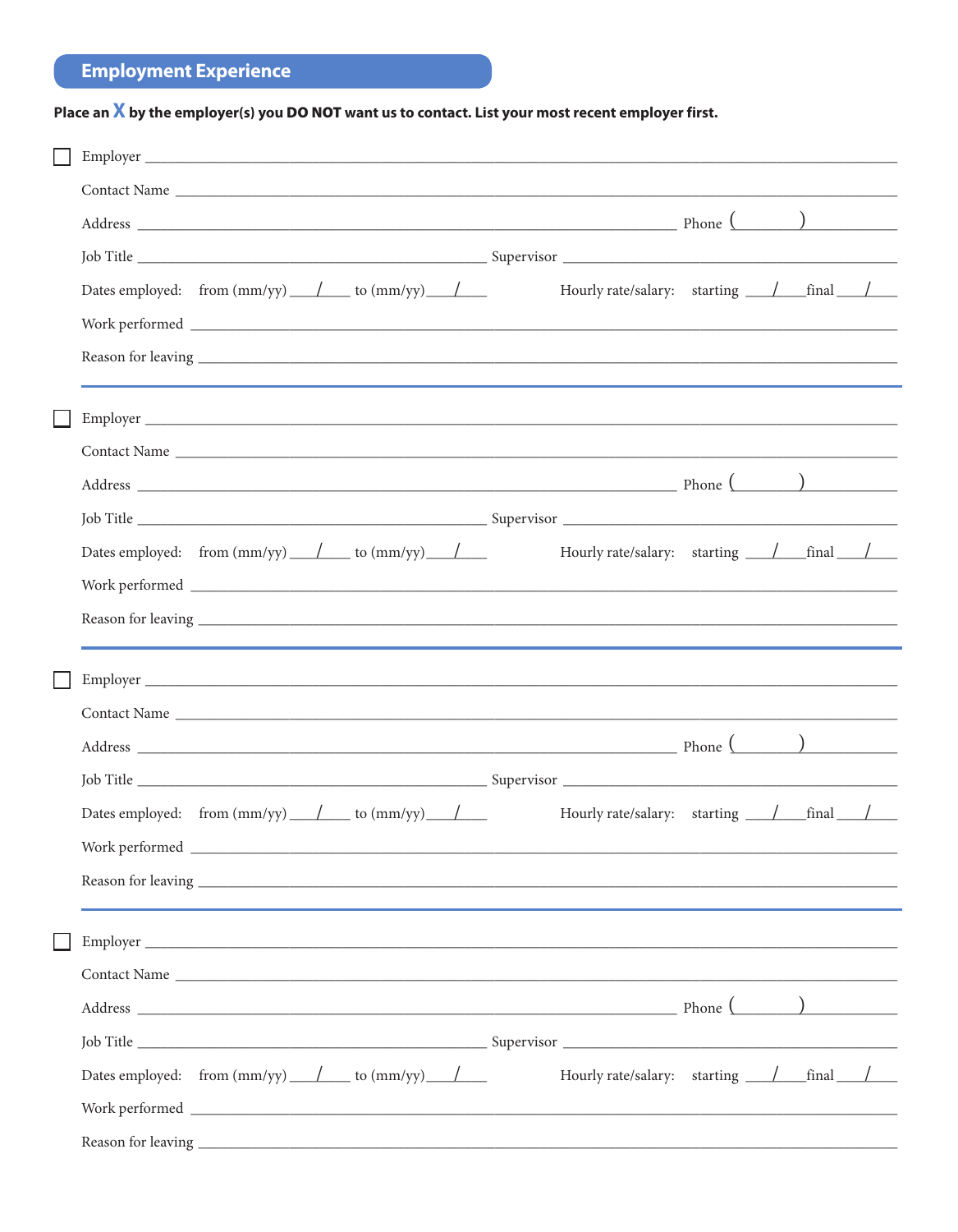## **Educational Background**

I certify that all the information submitted by me on this application is true and complete, and I understand that if any false or misleading information, omissions or misrepresentations are discovered, my application may be rejected, and if I am employed, my employment may be terminated at any time.

If hired, I agree to conform to the company's rules and regulations, and I understand that these rules and/or the employee handbook do not form a contract of employment either expressed or implied, and I agree that my employment and compensation can be terminated, with or without cause and with or without notice, at any time, at either my or the company's option.

I also understand and agree that the terms and conditions of my employment may be changed, with or without cause and with or without notice, at any time by the company. I understand that no company representative, other than its president, and then only when in writing and signed by the president, has any authority to enter into any agreement for employment for any specific period of time, or to make any agreement contrary to the forgoing.

I expressly authorize, without reservation, the employer, its representatives, employees or agents to contact and obtain information from all references (personal and professional), employers, public agencies, licensing authorities and educational institutions and to otherwise verify the accuracy of all information provided by me in this application, resumé or job interview. I hereby waive any and all rights and claims I may have regarding the employer, its agents, employees or representatives, for seeking, gathering and using truthful and non-defamatory information, in a lawful manner, in the employment process and all other persons, corporations or organizations for furnishing such information about me.

I understand that this application remains current for only 30 days. At the conclusion of that time, if I have not heard from the employer and still wish to be considered for employment, it will be necessary for me to reapply and fill out a new application.

| АШ<br>2 X L | - 161 | 1 <sub>0</sub><br>zau<br>-<br>--- |  |  |
|-------------|-------|-----------------------------------|--|--|
|             |       |                                   |  |  |

/ /